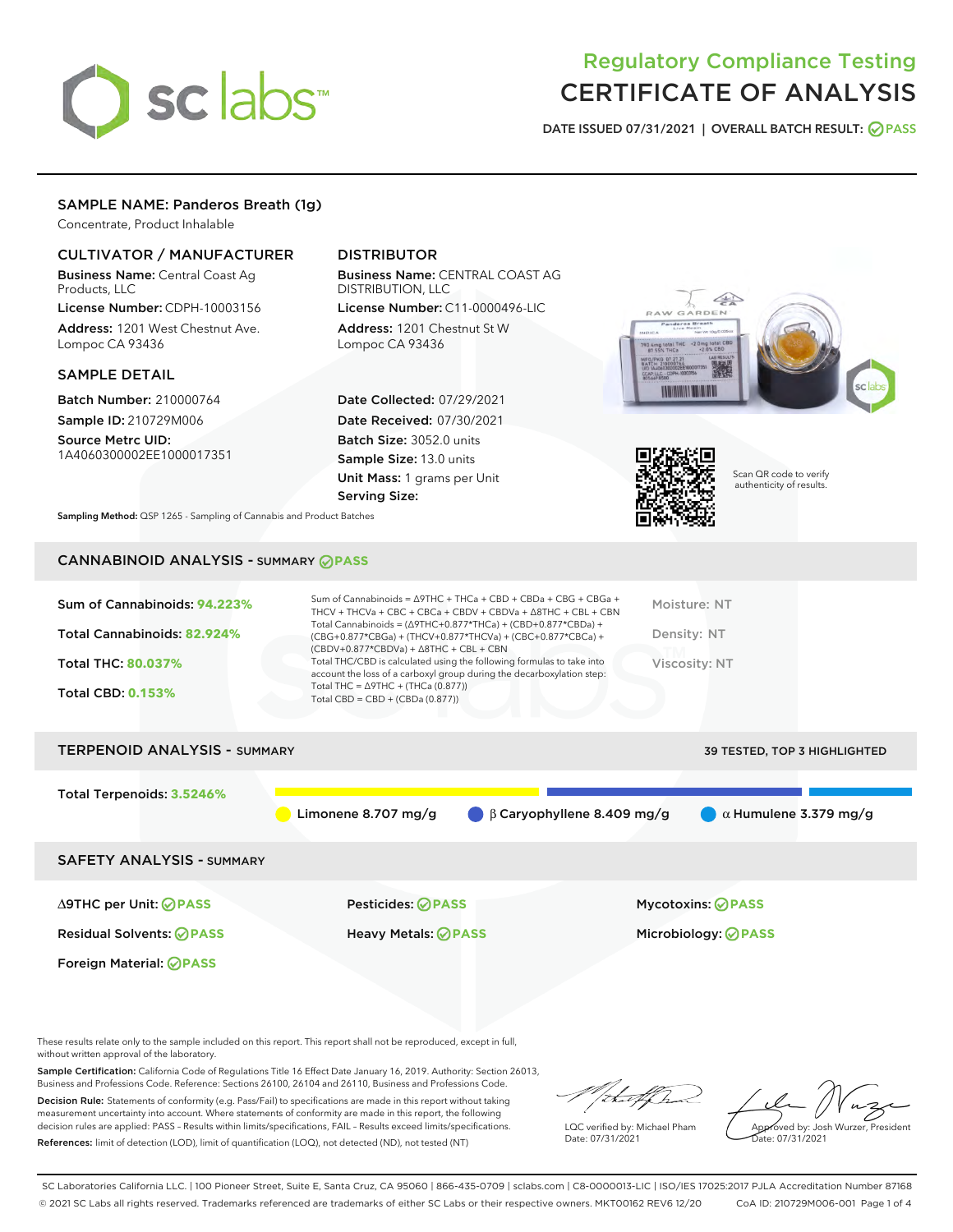



PANDEROS BREATH (1G) | DATE ISSUED 07/31/2021 | OVERALL BATCH RESULT: @ PASS

# CANNABINOID TEST RESULTS - 07/30/2021 2 PASS

Tested by high-performance liquid chromatography with diode-array detection (HPLC-DAD). **Method:** QSP 1157 - Analysis of Cannabinoids by HPLC-DAD

#### TOTAL CANNABINOIDS: **82.924%** Total Cannabinoids (Total THC) + (Total CBD) +

(Total CBG) + (Total THCV) + (Total CBC) + (Total CBDV) + ∆8THC + CBL + CBN

TOTAL THC: **80.037%** Total THC (∆9THC+0.877\*THCa)

TOTAL CBD: **0.153%**

Total CBD (CBD+0.877\*CBDa)

TOTAL CBG: 1.75% Total CBG (CBG+0.877\*CBGa)

TOTAL THCV: 0.334% Total THCV (THCV+0.877\*THCVa)

TOTAL CBC: 0.65% Total CBC (CBC+0.877\*CBCa)

TOTAL CBDV: ND Total CBDV (CBDV+0.877\*CBDVa)

| <b>COMPOUND</b>  | LOD/LOQ<br>(mg/g)          | <b>MEASUREMENT</b><br><b>UNCERTAINTY</b><br>(mg/g) | <b>RESULT</b><br>(mg/g) | <b>RESULT</b><br>(%) |
|------------------|----------------------------|----------------------------------------------------|-------------------------|----------------------|
| <b>THCa</b>      | 0.05/0.14                  | ±22.848                                            | 889.02                  | 88.902               |
| <b>A9THC</b>     | 0.06 / 0.26                | ±0.712                                             | 20.70                   | 2.070                |
| <b>CBGa</b>      | 0.1/0.2                    | ±0.88                                              | 16.8                    | 1.68                 |
| <b>CBCa</b>      | 0.07/0.28                  | ±0.362                                             | 7.41                    | 0.741                |
| <b>THCVa</b>     | 0.07/0.20                  | ±0.182                                             | 3.81                    | 0.381                |
| <b>CBG</b>       | 0.06/0.19                  | ±0.108                                             | 2.74                    | 0.274                |
| <b>CBDa</b>      | 0.02/0.19                  | ±0.051                                             | 1.75                    | 0.175                |
| <b>CBC</b>       | 0.2 / 0.5                  | N/A                                                | $<$ LOQ                 | $<$ LOQ              |
| $\triangle$ 8THC | 0.1/0.4                    | N/A                                                | <b>ND</b>               | <b>ND</b>            |
| <b>THCV</b>      | 0.1/0.2                    | N/A                                                | <b>ND</b>               | <b>ND</b>            |
| <b>CBD</b>       | 0.07/0.29                  | N/A                                                | <b>ND</b>               | <b>ND</b>            |
| <b>CBDV</b>      | 0.04 / 0.15                | N/A                                                | <b>ND</b>               | <b>ND</b>            |
| <b>CBDVa</b>     | 0.03/0.53                  | N/A                                                | <b>ND</b>               | <b>ND</b>            |
| <b>CBL</b>       | 0.06 / 0.24                | N/A                                                | <b>ND</b>               | <b>ND</b>            |
| <b>CBN</b>       | 0.1/0.3                    | N/A                                                | <b>ND</b>               | <b>ND</b>            |
|                  | <b>SUM OF CANNABINOIDS</b> |                                                    | 942.23 mg/g             | 94.223%              |

#### **UNIT MASS: 1 grams per Unit**

| ∆9THC per Unit                        | 1120 per-package limit     | 20.70 mg/unit<br><b>PASS</b> |  |
|---------------------------------------|----------------------------|------------------------------|--|
| <b>Total THC per Unit</b>             |                            | 800.37 mg/unit               |  |
| <b>CBD per Unit</b>                   |                            | <b>ND</b>                    |  |
| <b>Total CBD per Unit</b>             |                            | $1.53$ mg/unit               |  |
| Sum of Cannabinoids<br>per Unit       |                            | 942.23 mg/unit               |  |
| <b>Total Cannabinoids</b><br>per Unit |                            | 829.24 mg/unit               |  |
| <b>MOISTURE TEST RESULT</b>           | <b>DENSITY TEST RESULT</b> | <b>VISCOSITY TEST RESULT</b> |  |

Not Tested

**MOISTURE TEST RESULT**

Not Tested

Not Tested

Terpene analysis utilizing gas chromatography-flame ionization detection (GC-FID). **Method:** QSP 1192 - Analysis of Terpenoids by GC-FID

| <b>COMPOUND</b>          | LOD/LOQ<br>(mg/g) | <b>MEASUREMENT</b><br><b>UNCERTAINTY</b><br>(mg/g) | <b>RESULT</b><br>(mg/g)                          | <b>RESULT</b><br>(%) |
|--------------------------|-------------------|----------------------------------------------------|--------------------------------------------------|----------------------|
| Limonene                 | 0.005 / 0.016     | ±0.1245                                            | 8.707                                            | 0.8707               |
| $\beta$ Caryophyllene    | 0.004 / 0.012     | ±0.2994                                            | 8.409                                            | 0.8409               |
| $\alpha$ Humulene        | 0.009/0.029       | ±0.1085                                            | 3.379                                            | 0.3379               |
| <b>Myrcene</b>           | 0.008 / 0.025     | ±0.0428                                            | 3.317                                            | 0.3317               |
| Fenchol                  | 0.010 / 0.034     | ±0.0620                                            | 1.603                                            | 0.1603               |
| <b>Terpineol</b>         | 0.016 / 0.055     | ±0.0856                                            | 1.394                                            | 0.1394               |
| $\alpha$ Bisabolol       | 0.008 / 0.026     | ±0.0679                                            | 1.271                                            | 0.1271               |
| $\beta$ Pinene           | 0.004 / 0.014     | ±0.0136                                            | 1.182                                            | 0.1182               |
| Linalool                 | 0.009 / 0.032     | ±0.0391                                            | 1.030                                            | 0.1030               |
| $trans-\beta$ -Farnesene | 0.008 / 0.025     | ±0.0360                                            | 1.013                                            | 0.1013               |
| $\alpha$ Pinene          | 0.005 / 0.017     | ±0.0076                                            | 0.887                                            | 0.0887               |
| Guaiol                   | 0.009 / 0.030     | ±0.0414                                            | 0.878                                            | 0.0878               |
| Nerolidol                | 0.009 / 0.028     | ±0.0296                                            | 0.471                                            | 0.0471               |
| Ocimene                  | 0.011 / 0.038     | ±0.0119                                            | 0.372                                            | 0.0372               |
| Valencene                | 0.009 / 0.030     | ±0.0244                                            | 0.354                                            | 0.0354               |
| <b>Borneol</b>           | 0.005 / 0.016     | ±0.0134                                            | 0.319                                            | 0.0319               |
| Terpinolene              | 0.008 / 0.026     | ±0.0039                                            | 0.188                                            | 0.0188               |
| Camphene                 | 0.005 / 0.015     | ±0.0016                                            | 0.141                                            | 0.0141               |
| Caryophyllene<br>Oxide   | 0.010 / 0.033     | ±0.0061                                            | 0.132                                            | 0.0132               |
| Fenchone                 | 0.009 / 0.028     | ±0.0018                                            | 0.062                                            | 0.0062               |
| Citronellol              | 0.003 / 0.010     | ±0.0026                                            | 0.054                                            | 0.0054               |
| Sabinene Hydrate         | 0.006 / 0.022     | ±0.0019                                            | 0.048                                            | 0.0048               |
| Geraniol                 | 0.002 / 0.007     | ±0.0015                                            | 0.035                                            | 0.0035               |
| $\gamma$ Terpinene       | 0.006 / 0.018     | N/A                                                | <loq< th=""><th><math>&lt;</math>LOQ</th></loq<> | $<$ LOQ              |
| Nerol                    | 0.003 / 0.011     | N/A                                                | <loq< th=""><th><loq< th=""></loq<></th></loq<>  | <loq< th=""></loq<>  |
| Sabinene                 | 0.004 / 0.014     | N/A                                                | <b>ND</b>                                        | <b>ND</b>            |
| $\alpha$ Phellandrene    | 0.006 / 0.020     | N/A                                                | ND                                               | <b>ND</b>            |
| 3 Carene                 | 0.005 / 0.018     | N/A                                                | <b>ND</b>                                        | <b>ND</b>            |
| $\alpha$ Terpinene       | 0.005 / 0.017     | N/A                                                | ND                                               | <b>ND</b>            |
| p-Cymene                 | 0.005 / 0.016     | N/A                                                | <b>ND</b>                                        | <b>ND</b>            |
| Eucalyptol               | 0.006 / 0.018     | N/A                                                | ND                                               | ND                   |
| (-)-Isopulegol           | 0.005 / 0.016     | N/A                                                | ND                                               | ND                   |
| Camphor                  | 0.006 / 0.019     | N/A                                                | <b>ND</b>                                        | ND                   |
| Isoborneol               | 0.004 / 0.012     | N/A                                                | <b>ND</b>                                        | <b>ND</b>            |
| Menthol                  | 0.008 / 0.025     | N/A                                                | ND                                               | ND                   |
| R-(+)-Pulegone           | 0.003 / 0.011     | N/A                                                | <b>ND</b>                                        | ND                   |
| <b>Geranyl Acetate</b>   | 0.004 / 0.014     | N/A                                                | <b>ND</b>                                        | <b>ND</b>            |
| $\alpha$ Cedrene         | 0.005 / 0.016     | N/A                                                | ND                                               | ND                   |
| Cedrol                   | 0.008 / 0.027     | N/A                                                | <b>ND</b>                                        | ND                   |
| <b>TOTAL TERPENOIDS</b>  |                   |                                                    | 35.246 mg/g                                      | 3.5246%              |

SC Laboratories California LLC. | 100 Pioneer Street, Suite E, Santa Cruz, CA 95060 | 866-435-0709 | sclabs.com | C8-0000013-LIC | ISO/IES 17025:2017 PJLA Accreditation Number 87168 © 2021 SC Labs all rights reserved. Trademarks referenced are trademarks of either SC Labs or their respective owners. MKT00162 REV6 12/20 CoA ID: 210729M006-001 Page 2 of 4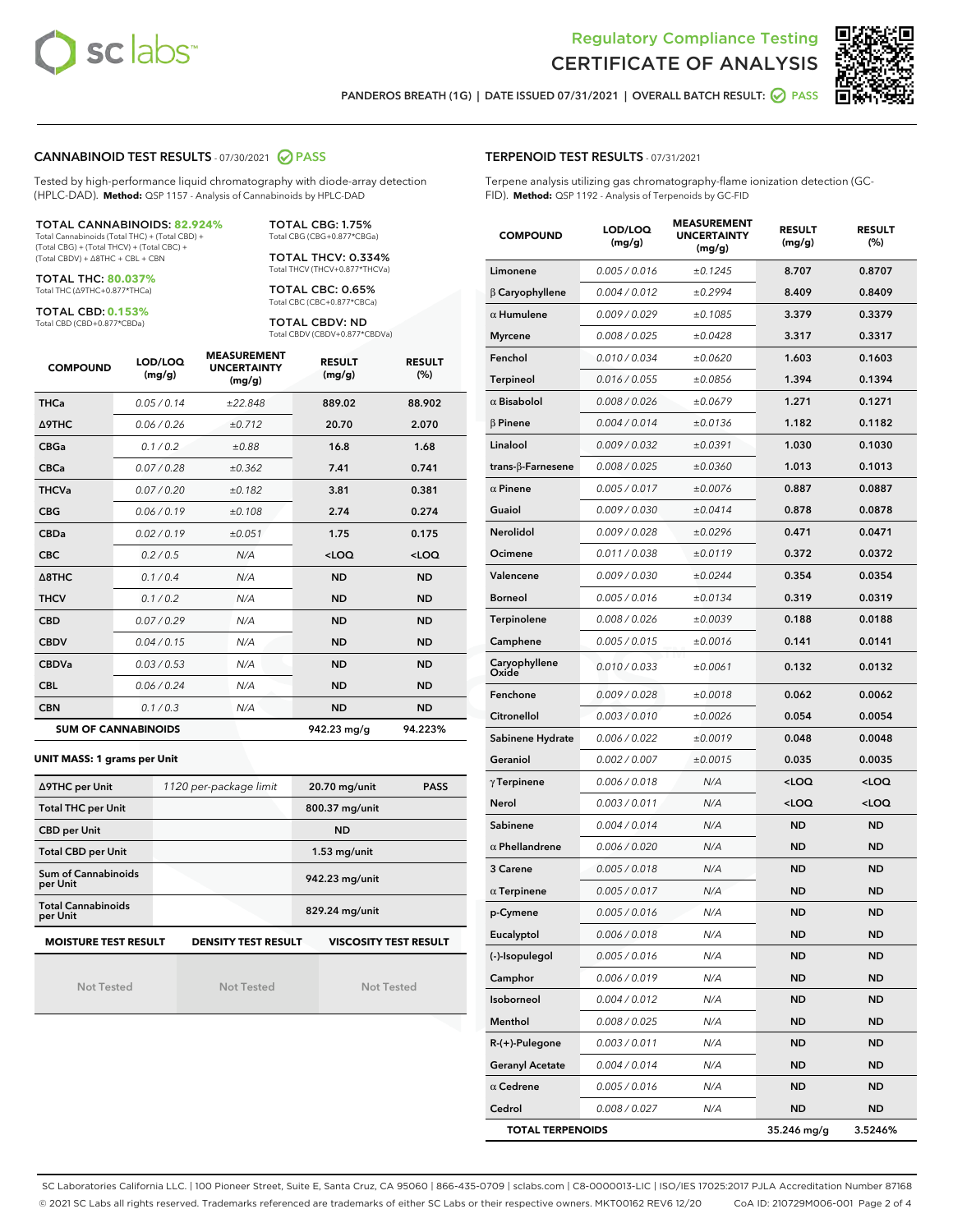



PANDEROS BREATH (1G) | DATE ISSUED 07/31/2021 | OVERALL BATCH RESULT: @ PASS

# CATEGORY 1 PESTICIDE TEST RESULTS - 07/31/2021 2 PASS

Pesticide and plant growth regulator analysis utilizing high-performance liquid chromatography-mass spectrometry (HPLC-MS) or gas chromatography-mass spectrometry (GC-MS). \*GC-MS utilized where indicated. **Method:** QSP 1212 - Analysis of Pesticides and Mycotoxins by LC-MS or QSP 1213 - Analysis of Pesticides by GC-MS

| <b>COMPOUND</b>             | LOD/LOQ<br>$(\mu g/g)$ | <b>ACTION</b><br><b>LIMIT</b><br>$(\mu g/g)$ | <b>MEASUREMENT</b><br><b>UNCERTAINTY</b><br>$(\mu g/g)$ | <b>RESULT</b><br>$(\mu g/g)$ | <b>RESULT</b> |
|-----------------------------|------------------------|----------------------------------------------|---------------------------------------------------------|------------------------------|---------------|
| Aldicarb                    | 0.03 / 0.08            | $\ge$ LOD                                    | N/A                                                     | <b>ND</b>                    | <b>PASS</b>   |
| Carbofuran                  | 0.02/0.05              | $>$ LOD                                      | N/A                                                     | <b>ND</b>                    | <b>PASS</b>   |
| Chlordane*                  | 0.03 / 0.08            | $\ge$ LOD                                    | N/A                                                     | <b>ND</b>                    | <b>PASS</b>   |
| Chlorfenapyr*               | 0.03/0.10              | $\ge$ LOD                                    | N/A                                                     | <b>ND</b>                    | <b>PASS</b>   |
| Chlorpyrifos                | 0.02 / 0.06            | $\ge$ LOD                                    | N/A                                                     | <b>ND</b>                    | <b>PASS</b>   |
| Coumaphos                   | 0.02 / 0.07            | $\ge$ LOD                                    | N/A                                                     | <b>ND</b>                    | <b>PASS</b>   |
| <b>Daminozide</b>           | 0.02 / 0.07            | $\ge$ LOD                                    | N/A                                                     | <b>ND</b>                    | <b>PASS</b>   |
| <b>DDVP</b><br>(Dichlorvos) | 0.03/0.09              | $\ge$ LOD                                    | N/A                                                     | <b>ND</b>                    | <b>PASS</b>   |
| <b>Dimethoate</b>           | 0.03 / 0.08            | $\ge$ LOD                                    | N/A                                                     | <b>ND</b>                    | <b>PASS</b>   |
| Ethoprop(hos)               | 0.03/0.10              | $\ge$ LOD                                    | N/A                                                     | <b>ND</b>                    | <b>PASS</b>   |
| Etofenprox                  | 0.02 / 0.06            | $\ge$ LOD                                    | N/A                                                     | <b>ND</b>                    | <b>PASS</b>   |
| Fenoxycarb                  | 0.03/0.08              | $\ge$ LOD                                    | N/A                                                     | <b>ND</b>                    | <b>PASS</b>   |
| Fipronil                    | 0.03 / 0.08            | $>$ LOD                                      | N/A                                                     | <b>ND</b>                    | <b>PASS</b>   |
| <b>Imazalil</b>             | 0.02 / 0.06            | $\ge$ LOD                                    | N/A                                                     | <b>ND</b>                    | <b>PASS</b>   |
| <b>Methiocarb</b>           | 0.02 / 0.07            | $\ge$ LOD                                    | N/A                                                     | <b>ND</b>                    | <b>PASS</b>   |
| Methyl<br>parathion         | 0.03/0.10              | $\ge$ LOD                                    | N/A                                                     | <b>ND</b>                    | <b>PASS</b>   |
| <b>Mevinphos</b>            | 0.03/0.09              | $>$ LOD                                      | N/A                                                     | <b>ND</b>                    | <b>PASS</b>   |
| Paclobutrazol               | 0.02 / 0.05            | $\ge$ LOD                                    | N/A                                                     | <b>ND</b>                    | <b>PASS</b>   |
| Propoxur                    | 0.03/0.09              | $>$ LOD                                      | N/A                                                     | <b>ND</b>                    | <b>PASS</b>   |
| Spiroxamine                 | 0.03 / 0.08            | $\ge$ LOD                                    | N/A                                                     | <b>ND</b>                    | <b>PASS</b>   |
| <b>Thiacloprid</b>          | 0.03/0.10              | $\ge$ LOD                                    | N/A                                                     | <b>ND</b>                    | <b>PASS</b>   |

# CATEGORY 2 PESTICIDE TEST RESULTS - 07/31/2021 @ PASS

| <b>COMPOUND</b>          | LOD/LOO<br>$(\mu g/g)$ | <b>ACTION</b><br>LIMIT<br>$(\mu g/g)$ | <b>MEASUREMENT</b><br><b>UNCERTAINTY</b><br>$(\mu g/g)$ | <b>RESULT</b><br>$(\mu g/g)$ | <b>RESULT</b> |  |
|--------------------------|------------------------|---------------------------------------|---------------------------------------------------------|------------------------------|---------------|--|
| Abamectin                | 0.03/0.10              | 0.1                                   | N/A                                                     | <b>ND</b>                    | <b>PASS</b>   |  |
| Acephate                 | 0.02/0.07              | 0.1                                   | N/A                                                     | <b>ND</b>                    | <b>PASS</b>   |  |
| Acequinocyl              | 0.02/0.07              | 0.1                                   | N/A                                                     | <b>ND</b>                    | <b>PASS</b>   |  |
| Acetamiprid              | 0.02 / 0.05            | 0.1                                   | N/A                                                     | <b>ND</b>                    | <b>PASS</b>   |  |
| Azoxystrobin             | 0.02/0.07              | 0.1                                   | N/A                                                     | <b>ND</b>                    | <b>PASS</b>   |  |
| <b>Bifenazate</b>        | 0.01 / 0.04            | 0.1                                   | N/A                                                     | <b>ND</b>                    | <b>PASS</b>   |  |
| <b>Bifenthrin</b>        | 0.02 / 0.05            | 3                                     | N/A                                                     | <b>ND</b>                    | <b>PASS</b>   |  |
| <b>Boscalid</b>          | 0.03/0.09              | 0.1                                   | N/A                                                     | <b>ND</b>                    | <b>PASS</b>   |  |
| Captan                   | 0.19/0.57              | 0.7                                   | N/A                                                     | <b>ND</b>                    | <b>PASS</b>   |  |
| Carbaryl                 | 0.02/0.06              | 0.5                                   | N/A                                                     | <b>ND</b>                    | <b>PASS</b>   |  |
| Chlorantranilip-<br>role | 0.04/0.12              | 10                                    | N/A                                                     | <b>ND</b>                    | <b>PASS</b>   |  |
| Clofentezine             | 0.03/0.09              | 0.1                                   | N/A                                                     | <b>ND</b>                    | <b>PASS</b>   |  |

| <b>COMPOUND</b>               | LOD/LOQ<br>(µg/g) | <b>ACTION</b><br><b>LIMIT</b><br>(µg/g) | <b>MEASUREMENT</b><br><b>UNCERTAINTY</b><br>(µg/g) | <b>RESULT</b><br>(µg/g) | <b>RESULT</b> |
|-------------------------------|-------------------|-----------------------------------------|----------------------------------------------------|-------------------------|---------------|
| Cyfluthrin                    | 0.12 / 0.38       | 2                                       | N/A                                                | <b>ND</b>               | <b>PASS</b>   |
| Cypermethrin                  | 0.11 / 0.32       | 1                                       | N/A                                                | <b>ND</b>               | <b>PASS</b>   |
| Diazinon                      | 0.02 / 0.05       | 0.1                                     | N/A                                                | <b>ND</b>               | <b>PASS</b>   |
| Dimethomorph                  | 0.03 / 0.09       | 2                                       | N/A                                                | <b>ND</b>               | <b>PASS</b>   |
| Etoxazole                     | 0.02 / 0.06       | 0.1                                     | N/A                                                | <b>ND</b>               | <b>PASS</b>   |
| Fenhexamid                    | 0.03 / 0.09       | 0.1                                     | N/A                                                | <b>ND</b>               | <b>PASS</b>   |
| Fenpyroximate                 | 0.02 / 0.06       | 0.1                                     | N/A                                                | <b>ND</b>               | <b>PASS</b>   |
| Flonicamid                    | 0.03 / 0.10       | 0.1                                     | N/A                                                | <b>ND</b>               | <b>PASS</b>   |
| Fludioxonil                   | 0.03/0.10         | 0.1                                     | N/A                                                | <b>ND</b>               | <b>PASS</b>   |
| Hexythiazox                   | 0.02 / 0.07       | 0.1                                     | N/A                                                | <b>ND</b>               | <b>PASS</b>   |
| Imidacloprid                  | 0.04 / 0.11       | 5                                       | N/A                                                | <b>ND</b>               | <b>PASS</b>   |
| Kresoxim-methyl               | 0.02 / 0.07       | 0.1                                     | N/A                                                | <b>ND</b>               | <b>PASS</b>   |
| <b>Malathion</b>              | 0.03 / 0.09       | 0.5                                     | N/A                                                | <b>ND</b>               | <b>PASS</b>   |
| Metalaxyl                     | 0.02 / 0.07       | $\overline{c}$                          | N/A                                                | <b>ND</b>               | <b>PASS</b>   |
| Methomyl                      | 0.03 / 0.10       | $\mathcal{I}$                           | N/A                                                | <b>ND</b>               | <b>PASS</b>   |
| Myclobutanil                  | 0.03 / 0.09       | 0.1                                     | N/A                                                | <b>ND</b>               | <b>PASS</b>   |
| <b>Naled</b>                  | 0.02 / 0.07       | 0.1                                     | N/A                                                | <b>ND</b>               | <b>PASS</b>   |
| Oxamyl                        | 0.04 / 0.11       | 0.5                                     | N/A                                                | ND                      | <b>PASS</b>   |
| Pentachloronitro-<br>benzene* | 0.03 / 0.09       | 0.1                                     | N/A                                                | <b>ND</b>               | <b>PASS</b>   |
| Permethrin                    | 0.04 / 0.12       | 0.5                                     | N/A                                                | <b>ND</b>               | <b>PASS</b>   |
| Phosmet                       | 0.03/0.10         | 0.1                                     | N/A                                                | <b>ND</b>               | <b>PASS</b>   |
| Piperonylbu-<br>toxide        | 0.02 / 0.07       | 3                                       | N/A                                                | <b>ND</b>               | <b>PASS</b>   |
| Prallethrin                   | 0.03 / 0.08       | 0.1                                     | N/A                                                | <b>ND</b>               | <b>PASS</b>   |
| Propiconazole                 | 0.02 / 0.07       | 0.1                                     | N/A                                                | <b>ND</b>               | <b>PASS</b>   |
| Pyrethrins                    | 0.04 / 0.12       | 0.5                                     | N/A                                                | <b>ND</b>               | <b>PASS</b>   |
| Pyridaben                     | 0.02 / 0.07       | 0.1                                     | N/A                                                | <b>ND</b>               | <b>PASS</b>   |
| Spinetoram                    | 0.02 / 0.07       | 0.1                                     | N/A                                                | <b>ND</b>               | <b>PASS</b>   |
| Spinosad                      | 0.02 / 0.07       | 0.1                                     | N/A                                                | <b>ND</b>               | <b>PASS</b>   |
| Spiromesifen                  | 0.02 / 0.05       | 0.1                                     | N/A                                                | <b>ND</b>               | <b>PASS</b>   |
| Spirotetramat                 | 0.02 / 0.06       | 0.1                                     | N/A                                                | <b>ND</b>               | <b>PASS</b>   |
| Tebuconazole                  | 0.02 / 0.07       | 0.1                                     | N/A                                                | ND                      | <b>PASS</b>   |
| Thiamethoxam                  | 0.03 / 0.10       | 5                                       | N/A                                                | <b>ND</b>               | <b>PASS</b>   |
| Trifloxystrobin               | 0.03 / 0.08       | 0.1                                     | N/A                                                | <b>ND</b>               | <b>PASS</b>   |

SC Laboratories California LLC. | 100 Pioneer Street, Suite E, Santa Cruz, CA 95060 | 866-435-0709 | sclabs.com | C8-0000013-LIC | ISO/IES 17025:2017 PJLA Accreditation Number 87168 © 2021 SC Labs all rights reserved. Trademarks referenced are trademarks of either SC Labs or their respective owners. MKT00162 REV6 12/20 CoA ID: 210729M006-001 Page 3 of 4